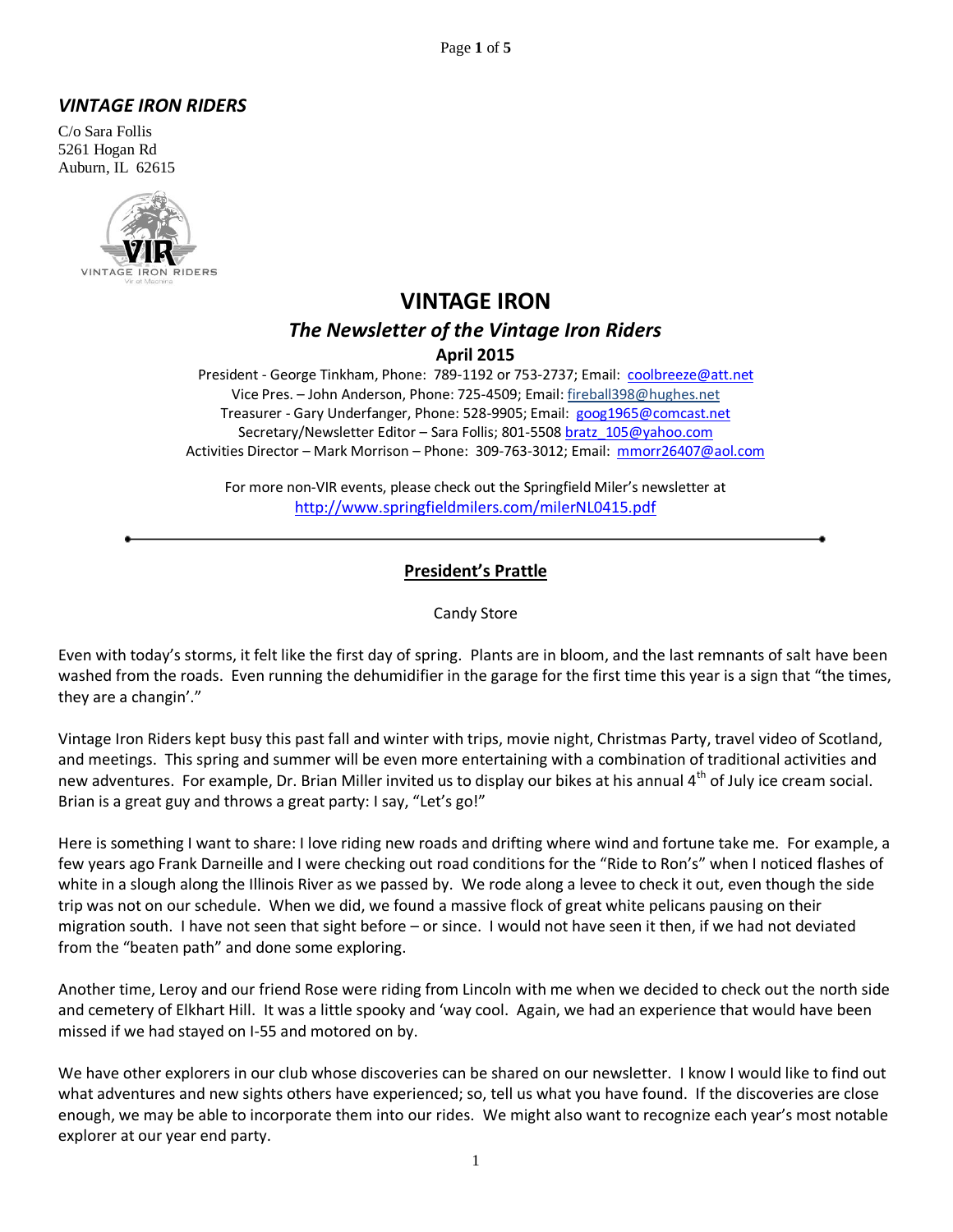Life is like a candy store full of adventures. We may not be able to consume them all, but we can try. What do you say: Are you ready to continue the age of exploration and adventure that is motorcycling? If so, let's kick the tires and light the fires – and see what new roads lie ahead!

# **2015 Dues**

With the arrival of April we have officially entered the 2<sup>nd</sup> quarter of 2015. This means annual dues should be paid! As of the April Eboard members meeting, 62 members are paid up on their annual dues. 38 are still outstanding. All dues not paid by the April members meeting will be turned over to our collections person, Hank Charles, to be contacted.

# **2 nd Annual Bike Show**

The 2<sup>nd</sup> Annual VIR Bike Show has been scheduled for Saturday, September 12, 2015 from 10 am til 2 pm. We are hoping to hold the bike show at Capital City Motorsports (Cuyler Coleman's business) on South 6<sup>th</sup> Street in Springfield.

We need volunteers to form a planning committee to work on this event. We have 8 members who have volunteered to join the committee. We ask that these members, as well as anyone else interested in joining the committee, attend the April member meeting so that we can coordinate after the meeting. There will be a sign up sheet available at the meeting.

We are also planning on advertising all spring and summer for the bike show. Please let us know suggestions for places where we could advertise.

# **Treasurer's Report**

The JWMF has a balance of \$2481.75 and the General Fund has a balance of \$3171.74. The total balance is \$5653.49. The JWMF is nearly maxed out (\$2500 max balance).

It has been suggested that we create a maximum limit for our financial accounts. As the club is a non-for-profit group, George advises that we shouldn't have too many funds readily available. This will be put to a vote at the April meeting.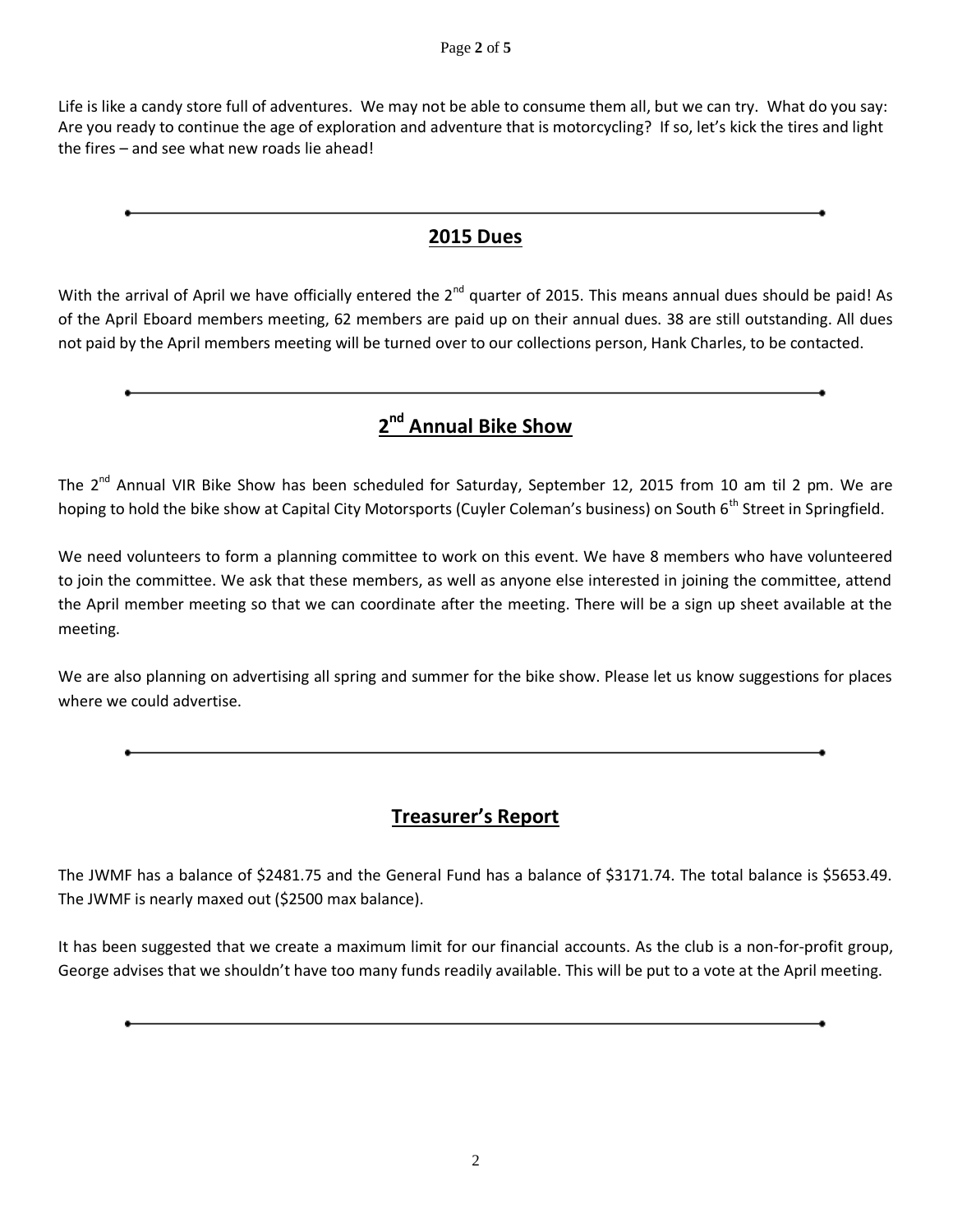#### Page **3** of **5**

### **VIR Summer Picnic**

Mark your calendars! The Knox's have graciously offered to host another kickoff to summer cookout at their house on May 30<sup>th</sup>. We would like to get a commitment from members planning to attend at the April Meeting or by the end of April at the latest. This will give us time to coordinate with the Knox's on arrangements.

# **2015 Springfield Mile**

The Springfield Mile will take place on Sunday, May  $24^{th}$ , 2015 at the State Fair Grounds in Springfield. We have posters and flyers available to promote the event. We are looking for locations to advertise and suggestions are welcome.

We will be using leftover items for the giveaways this year. We are currently working on a club tent or canopy to use at events.

Goog has several Mile tickets available for anyone interested. See Goog at the meeting.

# **Welcome To New Members**

Welcome to new members Roy Mitts, Kevin Hecht & Chuck Cannon.

### **Monthly Meeting**

The monthly meeting for April will be held at 7 pm on Wednesday, April 15 at Donnie B's.

If you haven't paid your 2015 dues, please see Goog to do so at the meeting.

If you are interested in joining the planning committee for the Bike Show, please see Sara at the meeting.

Anyone with suggestions for advertising locations for the Mile and/or Bike Show, please see any E board member at the meeting.

### **Awareness Rally**

There will be an A.B.A.T.E. Awareness Rally at the Illinois Department of Transportation building, 2300 S Dirksen Pkwy, Springfield, IL 62764 on Sunday, April 26<sup>th</sup>. The parade ride to the Capitol leaves IDOT at 1pm. See George for more information at the meeting.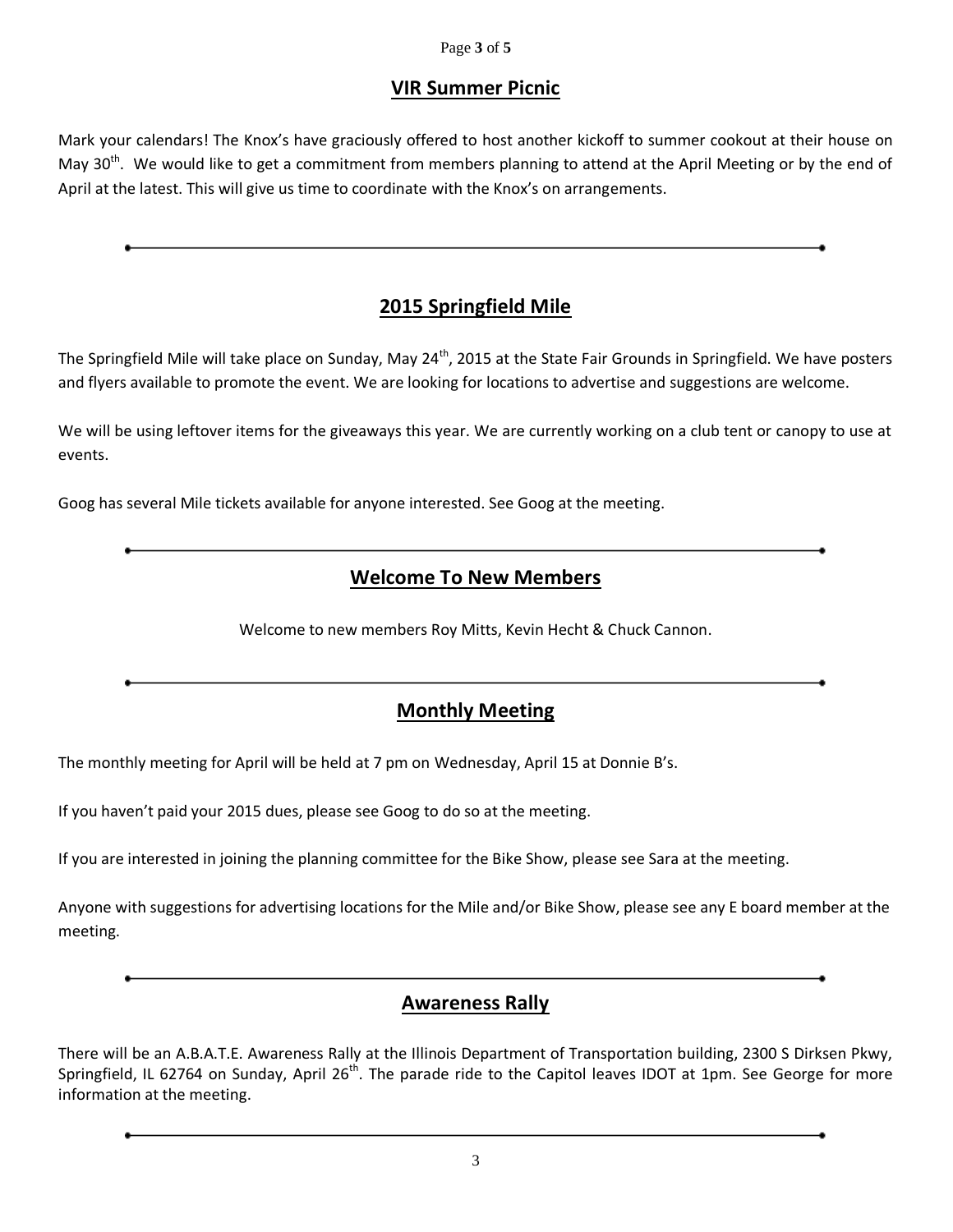# **2016 VIR Calendar**

The 2016 Calendar has been themed 'Member Projects'. We are asking members with project bikes to submit photos from all stages of completion to the calendar. We have 4 members with submissions so far and the month of July spoken for. We still have 8 more slots available and 11 months to pick from. See John Anderson to submit photos if interested.

# **Wanted**

In search of a motorcycle w/sidecar to use for wedding. Looking to rent for bride and groom to travel from church to reception. Willing to compensate owner for all expenses. Wedding is August 1, 2015. If you can help, please let Mark Morrison know at 309-662-5371 or [mmorr26407@aol.com.](mailto:mmorr26407@aol.com)

#### Minutes of Meeting **Vintage Iron Riders Donnie B's March 18, 2015**

Meeting called to order at 7:16. Pledge was taken and minutes from February meeting were approved. Our last winter meeting!

#### **Activities:**

**Winter Trip:** Those that attended the Winter Getaway Trip to Milwaukee stopped in Rockford on their way home and visited with club member Dave Swanson in Rockford.

**Dues:** Dues were collected.

**Treasurer's Report:** JWMF has a balance of \$2455.25. General Fund has a balance of \$2903.24. Total balance of \$5358.49. Goog announced that the JWMF is \$44.75 away from being maxed out.

**New Business:** 51 members have paid their 2015 dues, 10 members paid at the meeting, and 39 members still have dues outstanding. Member Jim Davis has dropped out of the club due to health reasons.

The club has voted to have 3-4 guest speakers at the meetings throughout the year. This will depend on availability and club interest.

George got in touch with an instructor for Motorcycle Safety Courses who has agreed to come speak at a future club meeting.

It has been decided that this year will be Leftovers Year for event giveaway. We have several things leftover from previous events and will be using these items for this year's events.

We still need members to volunteer for the Bike Show Planning Committee.

**Member Applications:** New member application from Roy Mitts received. The members in attendance were unanimous in a motion to forego the Eboard approval step and this application was put directly to a club vote. The vote was unanimous and Roy was voted into the club. Applications from Kevin Hecht and Chuck Cannon were also put to a club vote after recommendation from the Eboard. The vote was unanimous and both were voted into the club.

**Radio Show:** The radio show, Patriots on Wheels, has been moved to a new provider Spreaker Radio due to poor setup and audio with the previous provider. John will provided details once the new setup has been tested and verified.